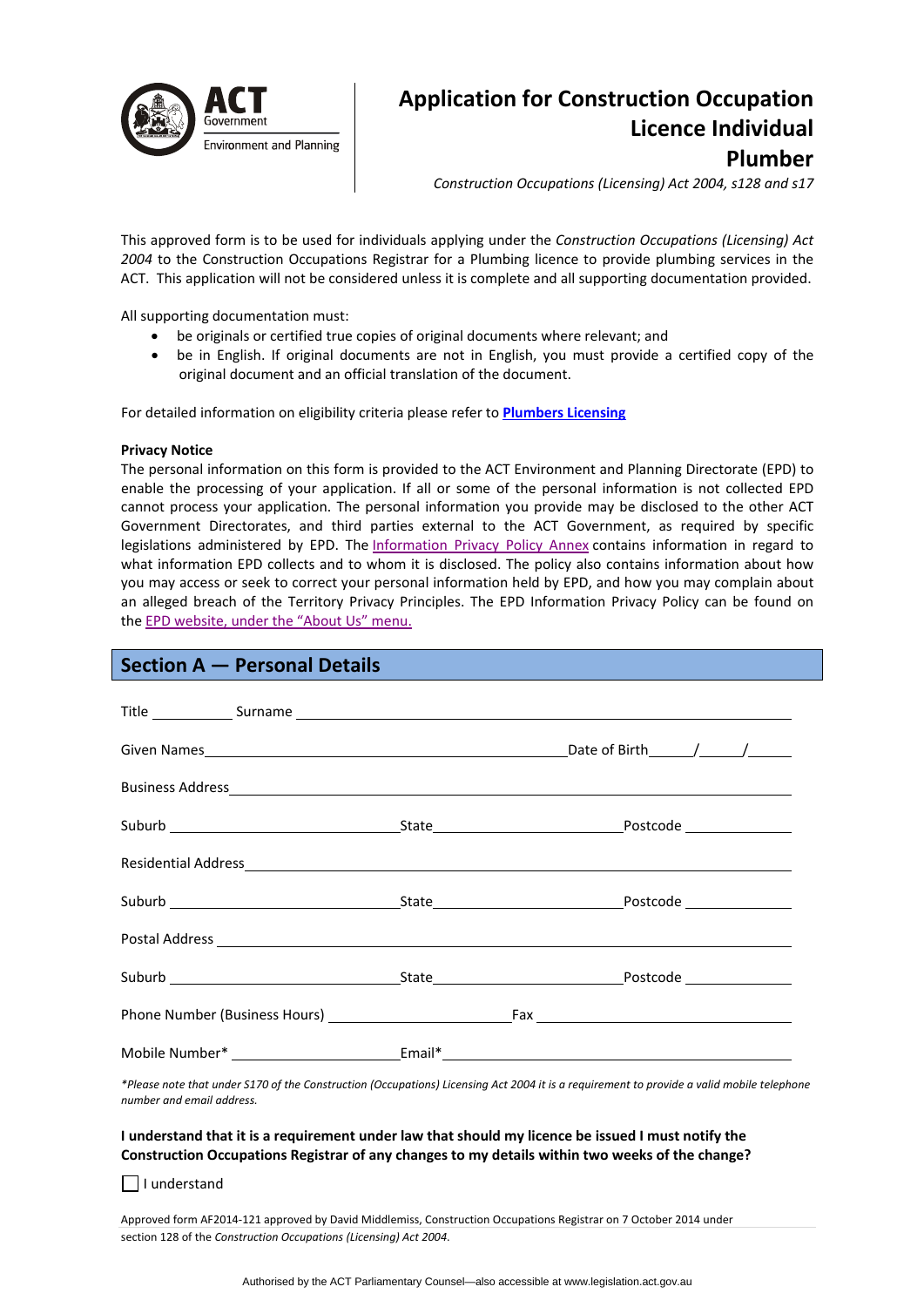# **Section B — Existing Plumber Licence**

## **Have you previously held or do you currently hold an ACT Plumber licence?**

Yes – licence number Expiry date

 $\Box$  No – proceed to Section C – Occupation class and functions.

## If the licence expired within the last five years, do you wish to apply for the same licence again?

 $\Box$  Yes – proceed to Section F – Evidence of Financial Resources.

 $\Box$  No – proceed to Section C – Occupation class and functions.

## **Section C — Occupation class and functions**

A plumber is an entity that provides, has provided or proposes to provide a plumbing service. A plumbing service is the doing or supervision of sanitary plumbing work or water supply plumbing work.

## **What class of plumbing licence are you applying for?**

| <b>Sanitary Plumber</b>             | -licence authorises sanitary plumbing work without supervision.                                                                                                                                                                                                                                                          |
|-------------------------------------|--------------------------------------------------------------------------------------------------------------------------------------------------------------------------------------------------------------------------------------------------------------------------------------------------------------------------|
| <b>Water Supply Plumber</b>         | - licence authorises water supply plumbing work including fire<br>sprinkler work for class 1 and 2 buildings in relation to pipework of<br>25mm diameter or less, but not including backflow prevention<br>device test work within the meaning of section 21 of Construction<br>Occupations (Licensing) Regulation 2004. |
| J Journeyperson Plumber             | - licence authorises sanitary plumbing work under the supervision<br>of a licensee with sanitary plumbing licence.                                                                                                                                                                                                       |
| <b>Fire Sprinkler Fitter</b>        | - licence authorises fire sprinkler work and work on a fire hydrant<br>or fire hose connection point.                                                                                                                                                                                                                    |
| Journeyperson Fire Sprinkler Fitter | - licence authorises fire sprinkler work and work on a fire hydrant<br>or fire hose connection point, under the supervision of a licensee<br>with fire sprinkler fitter licence.                                                                                                                                         |

# **Section D — Evidence of qualifications/eligibility — Sanitary Plumber**

Complete this section only if you are applying for a Sanitary Plumber licence.

**Qualification:** provide evidence of completion, or partial completion, of one of the following Certificate IV qualifications in Plumbing and Services issued within five (5) years prior to making the application:

- CPC40912
- CPC40911
- CPC40909
- CPC40908

The Certificate IV, or partial Certificate IV, must include all the following units of competency, or their superseded equivalent:

- CPCPWT4011B ‐ Design and size heated and cold water services and systems
- BSBSMB401A ‐ Establish legal and risk management requirements of small business
- CPCCBC4012B ‐ Read and interpret plans and specifications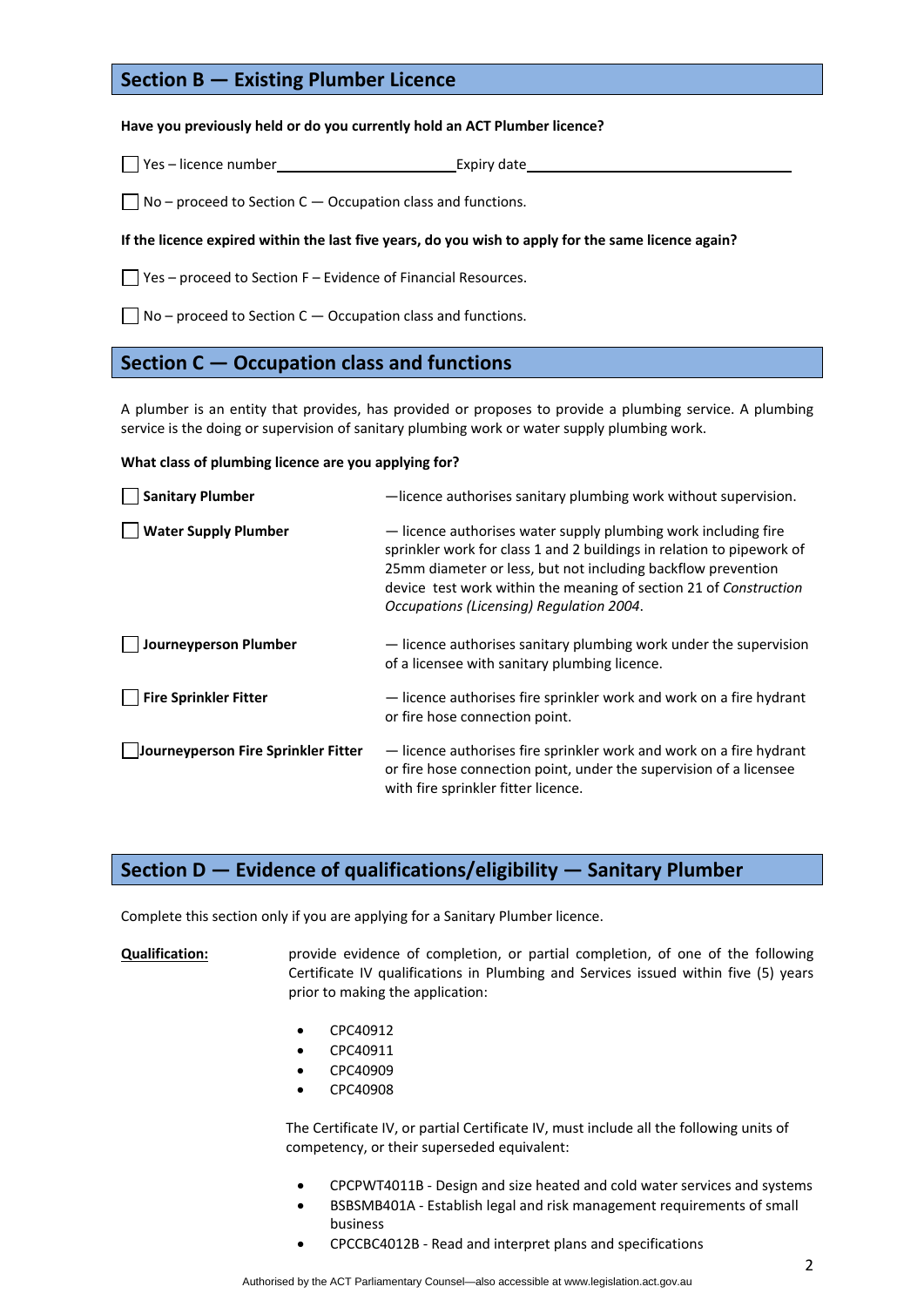- CPCPCM4011A ‐ Carry out work‐based risk control processes
- CPCPSN4011B ‐ Design and size sanitary plumbing systems
- CPCPCM4012A ‐ Estimate and cost work

 $\Box$  Yes  $-$  please attach a certified copy of the qualification or units of competency.

 $\Box$  No  $-$  please note that you may not be eligible for a licence.

**Requirement:** currently holds, or has held within 12 months prior to application, a Journeyperson Plumber licence for over 12 months.

**Experience:** 12 months full-time experience in plumbing work while licensed as a Journeyperson Plumber under the supervision of a licensed Sanitary Plumber.

 $\Box$  Yes — please provide details of the supervisor below and attach a copy of the reference from the licensed Sanitary Plumber.

 $\Box$  No  $-$  please note that you may not be eligible for a licence.

| Supervisor (Licensee) Name | Licence Number |
|----------------------------|----------------|
|                            |                |

# **Section D — Evidence of qualifications/eligibility — Water Supply Plumber**

Complete this section only if you are applying for a Water Supply Plumber licence.

- **Qualification:** provide evidence of completion, or partial completion, of one of the following Certificate IV qualifications in Plumbing and Services issued within five (5) years prior to making the application:
	- CPC40912
	- CPC40911
	- CPC40909
	- CPC40908

the Certificate IV in Plumbing and Services, or partial Certificate IV in Plumbing and Services, must include all the following units of competency, or the superseded equivalent:

- CPCPWT4011B ‐ Design and size heated and cold water services and systems
- BSBSMB401A ‐ Establish legal and risk management requirements of small business
- CPCCBC4012B ‐ Read and interpret plans and specifications
- CPCPCM4011A ‐ Carry out work‐based risk control processes
- CPCPCM4012A ‐ Estimate and cost work

 $\Box$  Yes  $-$  please attach a certified copy of the qualification or units of competency.

 $\Box$  No  $-$  please note that you may not be eligible for a licence.

**Requirement:** currently holds, or has held within 12 months prior to application, a Journeyperson Plumbers licence for over 12 months.

- **Experience:** 12 months full-time experience in water services and general plumbing work while licensed as a Journeyperson Plumber under the supervision of a licensed Sanitary or Water Supply Plumber.
- $\vert \ \vert$  Yes please provide details of the supervisor below and attach a copy of the reference from the licensed Sanitary or Water Supply Plumber.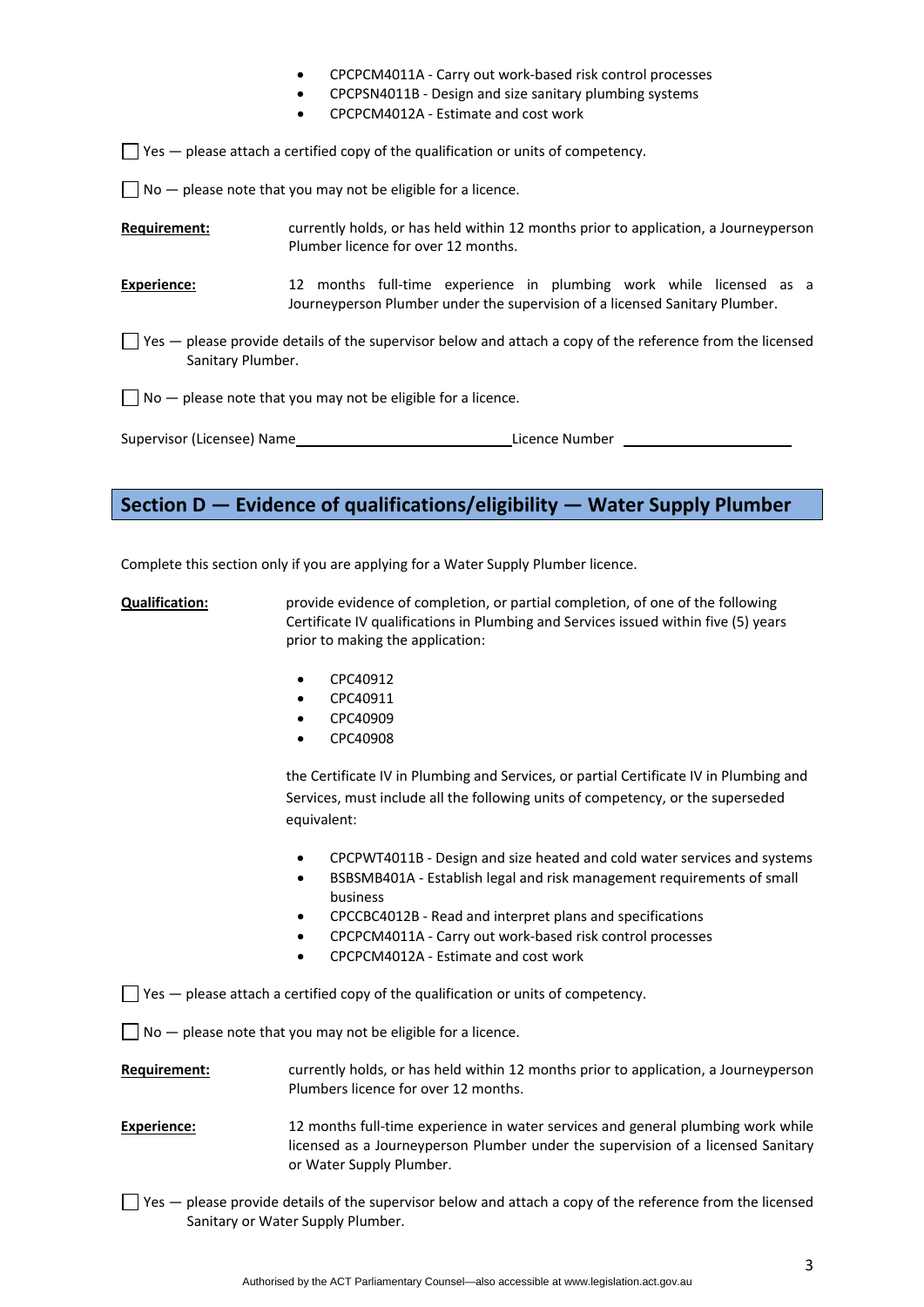$\Box$  No  $-$  please note that you may not be eligible for a licence.

Supervisor (Licensee) Name Licence Number

# **Section D — Evidence of qualifications/eligibility —Journeyperson Plumber**

Complete this section only if you are applying for a Journeyperson Plumber.

**Qualification:** provide evidence of completion of one of the following Certificate III qualifications in Plumbing issued within five (5) years prior to making the application:

- BCP30103
- CPC32408
- CPC32411
- CPC32412
- CPC32413

and the Water Stream, Sanitary Stream and Roofing Stream were completed to attain this qualification.

 $\Box$  Yes  $-$  please attach a certified copy of the qualification including transcripts.

 $\Box$  No  $-$  please note that you may not be eligible for a licence.

# **Section D — Evidence of qualifications/eligibility — Fire Sprinkler Fitter**

Complete this section only if you are applying for a Fire Sprinkler Fitter licence.

**Qualification:** provide evidence of completion of the following units of competency from the Certificate IV in *Plumbing and Services* CPC40912 issued within five (5) years prior to making the application:

- CPCPWT4011B ‐ Design and size heated and cold water services and systems
- CPCCBC4012B Read and interpret plans and specifications
- CPCPCM4011A Carry out work based risk control processes
- CPCPCM4012A Estimate and cost work
- BSBSMB401A Establish legal and risk management requirements of small business

 $\Box$  Yes  $-$  please attach certified copies.

 $\Box$  No  $-$  please note that you may not be eligible for a licence.

- **Requirement:** currently holds, or has held within 12 months prior to application, a Journeyperson Plumbers licence for over 12 months.
- **Experience:** 12 months full-time experience in fire sprinkler fitting while licensed as a Journeyperson Fire Sprinkler Fitter under the supervision of a licensed Fire Sprinkler Fitter.
- $\Box$  Yes  $-$  Please provide details of the supervisor below and attach a copy of the reference from the licensed Fire Sprinkler Fitter.

 $\Box$  No  $-$  please note that you may not be eligible for a licence.

Supervisor (Licensee) Name Licence Number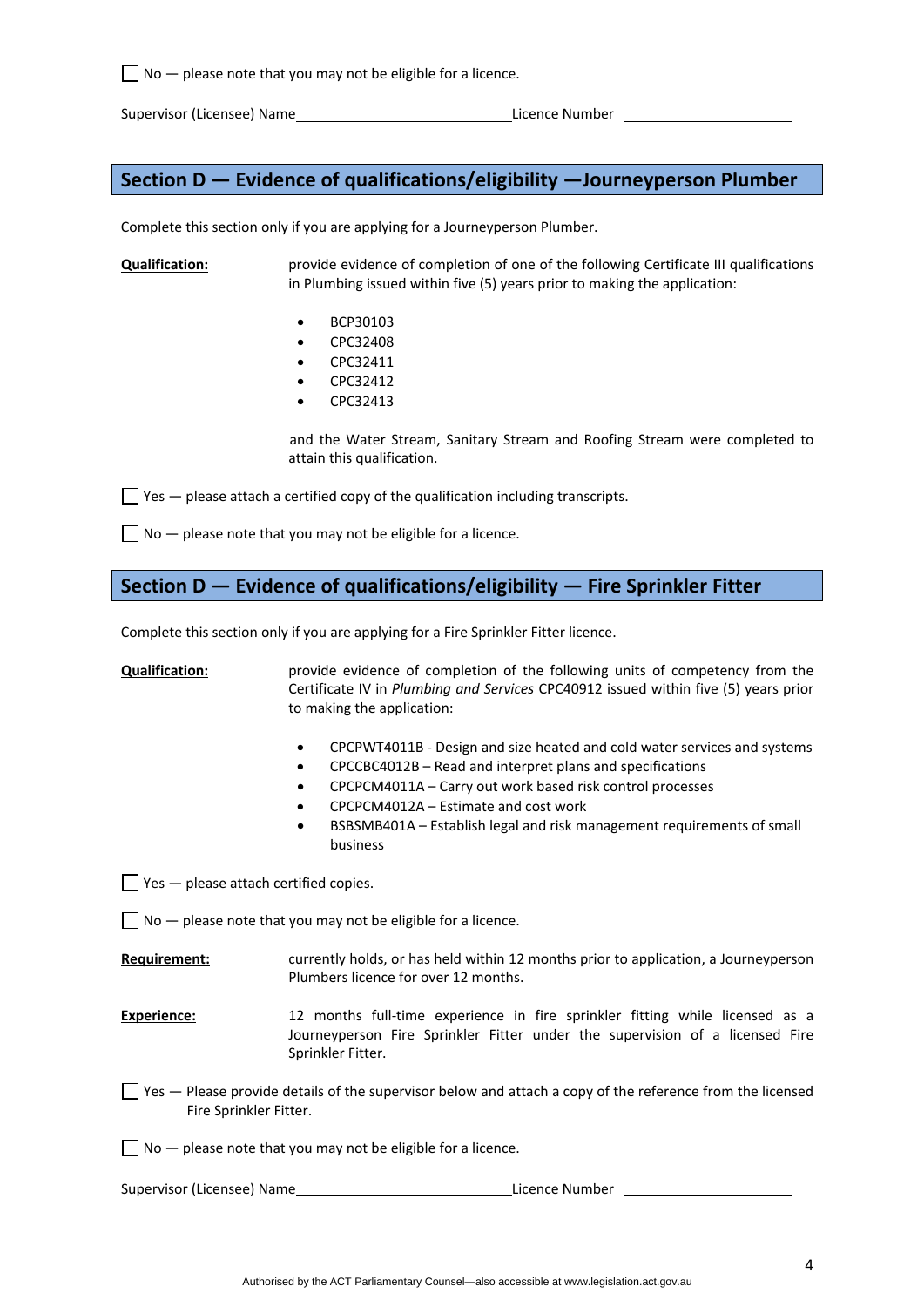# **Section D — Evidence of qualifications/eligibility — Journeyperson Fire Sprinkler Fitter**

Complete this section only if you are applying for a Journeyperson Fire Sprinkler Fitter licence.

**Qualification:** provide evidence of successful completion of, or completion of an apprenticeship that includes, a Certificate III in *Fire Protection* CPC32813 issued within five (5) years prior to making the application.

 $\Box$  Yes — please attach a certified copy.

 $\Box$  No  $-$  please note that you may not be eligible for a licence.

# **Section E – Endorsement**

The Construction Occupations Registrar may endorse a licence holder (in addition to what the scope of licence already authorises) if satisfied that licensee can safely and competently perform the additional works.

<u> 1989 - Johann Stoff, amerikansk politiker (d. 1989)</u> <u> 1989 - Johann Barbara, martxa alemaniar argametra (h. 1989).</u>

<u> 1989 - Johann Barbara, martxa alemaniar argametra (h. 1989).</u>

Please indicate what you wish to be endorsed for:

\*Please note that additional information may be required for endorsements to undertake specialist building work at the discretion of the *Construction Occupations Registrar. You will be notified if additional information is required.* 

## **Do you have additional qualifications or training relevant to each endorsement above?**

 $\Box$  Yes – please attach evidence of any additional qualifications/training

 $\Box$  No

The Construction Occupations Registrar will take into consideration any demerit activity or disciplinary action recorded against the applicant under the *Construction Occupations (Licensing) Act 2004.*

# **Section F — Evidence of Financial Resources**

Evidence of financial resources is required to help demonstrate your ability to fulfil contractual obligations when providing construction services. Failure to provide information below may result in your licence being refused.

**Do you have access to financial resources adequate to complete works performed under the licence applied for?** 

 $\Box$  Yes – please skip the next question

 $\Box$  No – complete next question

## If 'No' to the above, do you wish to only operate as an employee under the licence applied for?

 $\Box$  Yes – I understand a condition may be imposed on the licence if issued

 $\Box$  No  $\Box$  you do not wish to have a licence restricted to employee only, then you must ensure you have financial resources as requested above or you may be ineligible for a licence.

## **Are you currently, or previously have been, deemed bankrupt or personally insolvent?**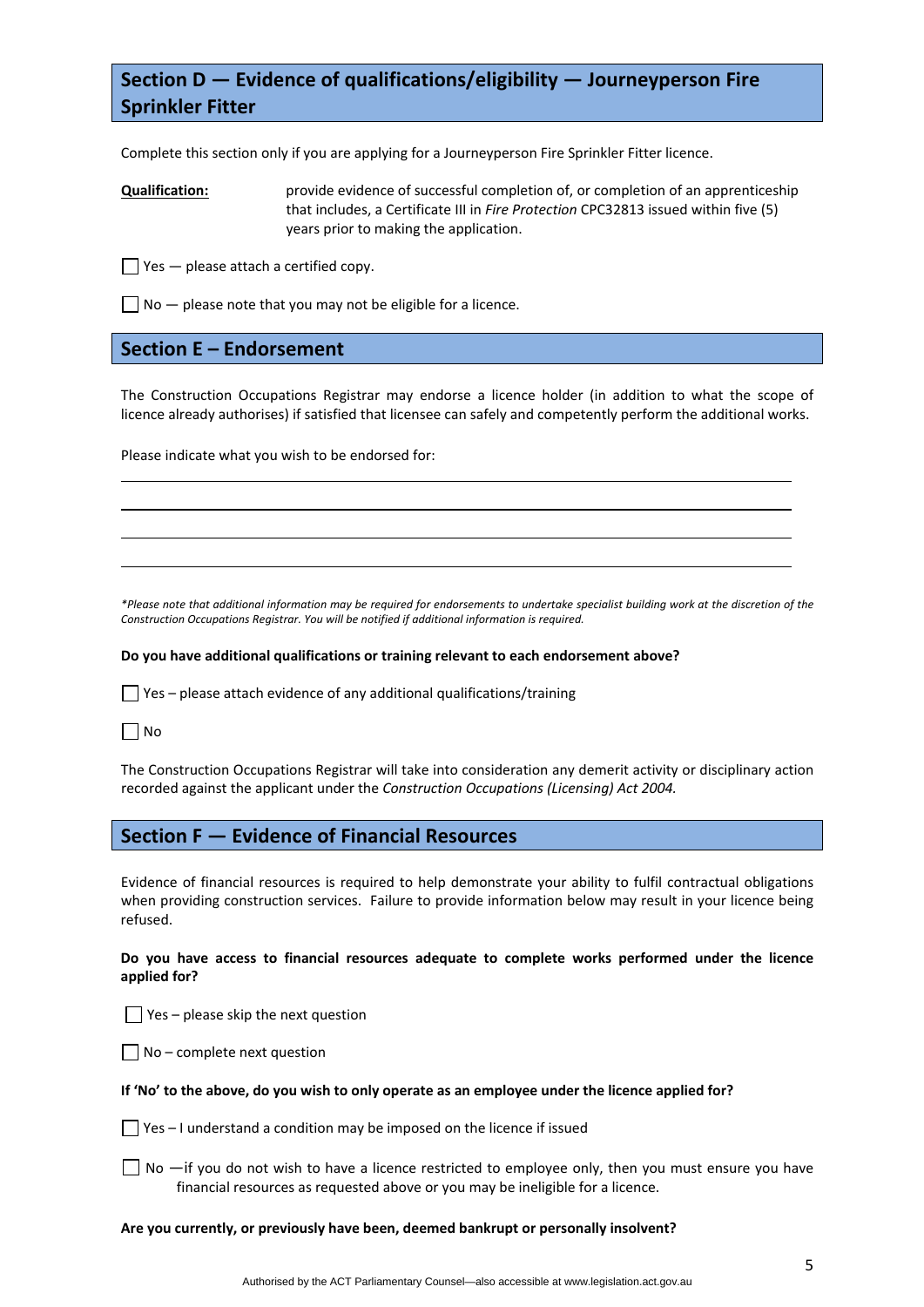I understand that it is a requirement under law that should my licence be issued, I must notify the **Construction Occupations Registrar should I become bankrupt or personally insolvent.** 

I have read and understand the above statement.

|                                                                                                                                                                                                  | <b>Section G - Licence History Declarations</b>                                                                                                                                                                                                                                                                                                              |                |  |  |  |
|--------------------------------------------------------------------------------------------------------------------------------------------------------------------------------------------------|--------------------------------------------------------------------------------------------------------------------------------------------------------------------------------------------------------------------------------------------------------------------------------------------------------------------------------------------------------------|----------------|--|--|--|
| 1.                                                                                                                                                                                               | Have you previously held a Plumber licence elsewhere in Australia or overseas?                                                                                                                                                                                                                                                                               |                |  |  |  |
|                                                                                                                                                                                                  | Yes - provide details below of most recent licence/s (attach an additional page if required)                                                                                                                                                                                                                                                                 | l INo          |  |  |  |
|                                                                                                                                                                                                  | State/Territory/Country __________________________________Expiry date: _______/_______/                                                                                                                                                                                                                                                                      |                |  |  |  |
| 2.                                                                                                                                                                                               | Is your licence as a Plumber, in Australia or overseas, currently suspended or cancelled?                                                                                                                                                                                                                                                                    |                |  |  |  |
|                                                                                                                                                                                                  | Yes - you must attach details                                                                                                                                                                                                                                                                                                                                | No             |  |  |  |
| з.                                                                                                                                                                                               | Have you previously had a Plumber licence cancelled, refused or suspended in Australia or overseas?                                                                                                                                                                                                                                                          |                |  |  |  |
|                                                                                                                                                                                                  | Yes - you must provide comprehensive details in an attachment to this application                                                                                                                                                                                                                                                                            | N <sub>O</sub> |  |  |  |
| 4.                                                                                                                                                                                               | I understand that I must notify the Construction Occupations Registrar if my Plumber licence is<br>cancelled, refused or suspended in Australia or overseas.                                                                                                                                                                                                 |                |  |  |  |
|                                                                                                                                                                                                  | I have read and understand the above statement.                                                                                                                                                                                                                                                                                                              |                |  |  |  |
| Has your Plumber licence ever been subject to conditions, undertakings, limitations or restrictions in<br>5.<br><b>Australia or overseas?</b>                                                    |                                                                                                                                                                                                                                                                                                                                                              |                |  |  |  |
|                                                                                                                                                                                                  | Yes - you must provide comprehensive details in an attachment to this application                                                                                                                                                                                                                                                                            | No             |  |  |  |
| Are you disqualified under the Construction Occupations (Licensing) Act 2004, or a corresponding<br>6.<br>prior Act, from applying for licence, or being licensed, in a construction occupation? |                                                                                                                                                                                                                                                                                                                                                              |                |  |  |  |
|                                                                                                                                                                                                  | Yes - you must provide comprehensive details in an attachment to this application                                                                                                                                                                                                                                                                            | No             |  |  |  |
| 7.                                                                                                                                                                                               | Have you ever been, or are you currently, the subject of complaints, occupational discipline, demerit<br>activity or rectification orders whilst licensed under the Construction Occupations (Licensing) Act<br>2004, a corresponding prior Act, or the law of another jurisdiction in Australia or overseas, where<br>those proceedings were not finalised? |                |  |  |  |
|                                                                                                                                                                                                  | Yes - you must provide comprehensive details in an attachment to this application                                                                                                                                                                                                                                                                            | No             |  |  |  |
| Have you been convicted or found guilty of a criminal offence* that involves fraud, dishonesty or<br>8.<br>violence and is punishable by imprisonment of 1 year or more?                         |                                                                                                                                                                                                                                                                                                                                                              |                |  |  |  |
|                                                                                                                                                                                                  | Yes - you must provide comprehensive details in an attachment to this application<br>and a recent criminal history check (issued in the last three months).<br>*Please note: Spent convictions under the Spent Convictions Act 2000 do not need to be included in this declaration                                                                           | No             |  |  |  |
| 9.                                                                                                                                                                                               | I understand that it is a requirement under law that should my licence be issued I must notify the<br>Construction Occupations Registrar if I am convicted of such an offence in the future.                                                                                                                                                                 |                |  |  |  |
|                                                                                                                                                                                                  | I have read and understand the above statement.                                                                                                                                                                                                                                                                                                              |                |  |  |  |

10. I understand that it is a requirement under law that should my licence be issued I must not perform **any licensable plumbing service that is outside the scope of what the licence authorises.**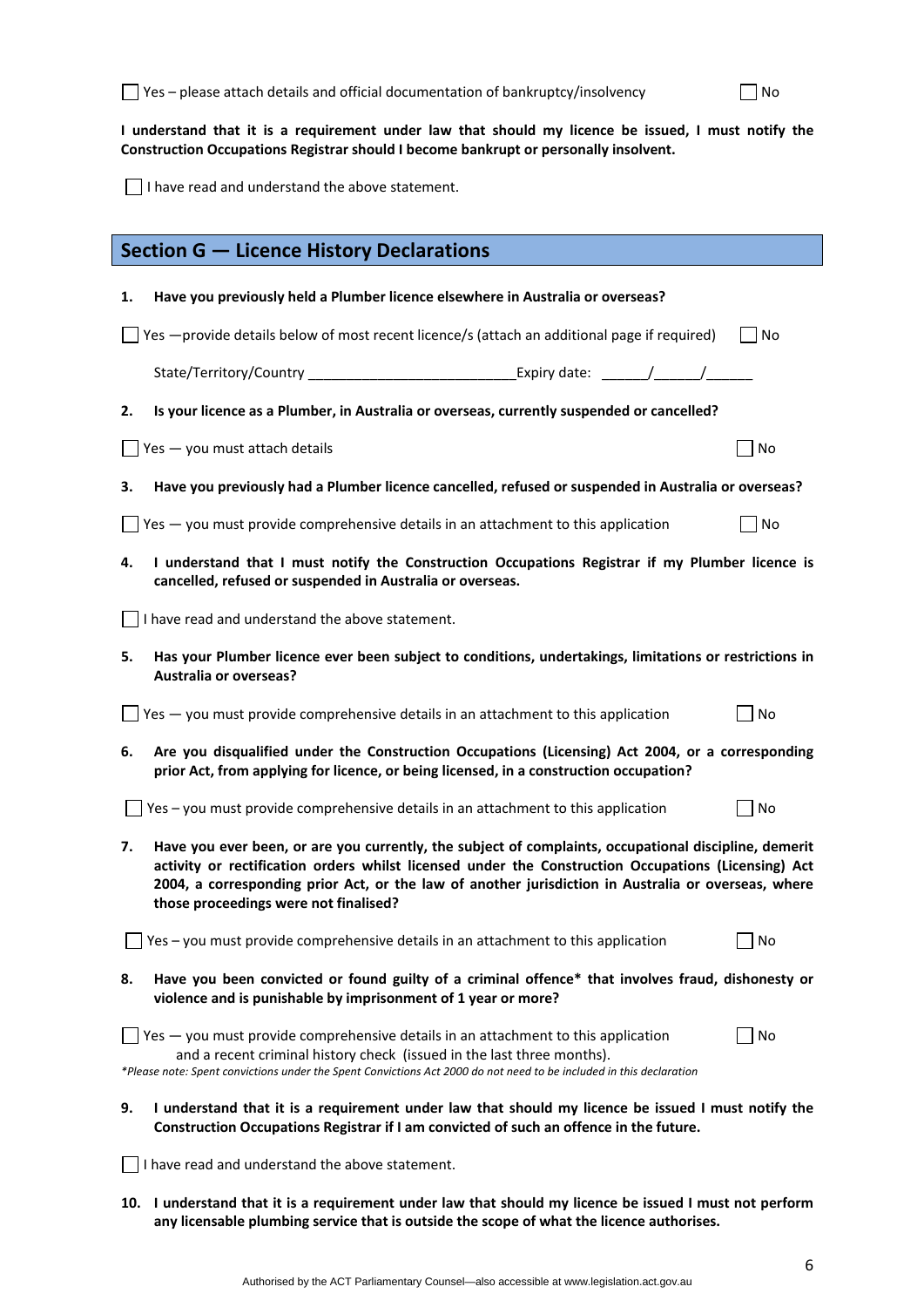- $\Box$  I have read and understand the above statement.
- 11. I understand that it is a requirement under law that should my licence be issued I must give evidence **to clients of the insurance I hold as a licensed individual in relation to any relevant licensable construction service I intend to undertake prior to providing the services.**
- $\Box$  I have read and understand the above statement.
- 12. I understand that it is a requirement under law that should my licence be issued I must only advertise **licensable construction services with my full name (as it appears on the licence) and my individual licence number.\***

 $\Box$  I have read and understand the above statement.

\*Please note: It is an offence to advertise licensable construction services as an individual without including the above.

13. I understand that it is a requirement under law that should I be granted a licence, all licensable **plumbing services I may perform under my Plumbers licence must comply with all relevant legislation, codes and standards.** 

 $\Box$  I have read and understand the above statement.

Please note: Plumbing work may be audited by the Construction Occupations Registrar in the ACT for compliance against the relevant laws. Individual licence holders identified performing non-compliant services may be subject to occupational discipline or other licensing *action.*

\_\_\_\_\_\_\_\_\_\_\_\_\_\_\_\_\_\_\_\_\_\_\_\_\_\_\_\_\_\_\_\_\_\_\_\_\_\_\_\_\_\_\_\_\_\_\_\_\_\_\_\_\_\_\_\_\_\_\_\_\_\_\_\_\_\_\_\_\_\_\_\_\_\_\_\_\_\_\_\_\_\_\_\_\_\_\_\_,

# **Section H — Consent and Application Declaration**

I,

*Insert name, address and occupation of person making the declaration*

make the following declaration**:**

## **1. I declare:**

a) that I make this application to the Construction Occupations Registrar for a construction occupations licence and that all statements, and the documents/information provided in support of the application, are accurate, true and correct.

#### **2. I authorise and consent:**

- a) to the Construction Occupations Registrar and Environment and Planning Directorate to make enquiries of, and exchange information with, the relevant regulatory authorities of any Australian State or Territory, or other country, regarding my construction occupation licence and practice as a plumber or otherwise regarding matters relevant to this application.
- b) to receiving information from the Construction Occupations Registrar relevant to my construction occupation licence or the construction industry electronically.

## **3. I acknowledge:**

- a) that the Construction Occupations Registrar and EPD may validate documents provided in support of this application or wish to confirm my identity.
- b) that failure to complete all relevant sections of this application and enclose all supporting documentation may result in this application not being accepted or additional fees being applied as per the statutory instrument authorising fees to be taken under the *Construction Occupations (Licensing) Act 2004*
- c) that the Construction Occupations Registrar has the legal right to refuse my application if not satisfied that I am eligible to hold a licence or impose a condition on my licence if it is deemed necessary or desirable to protect the public.